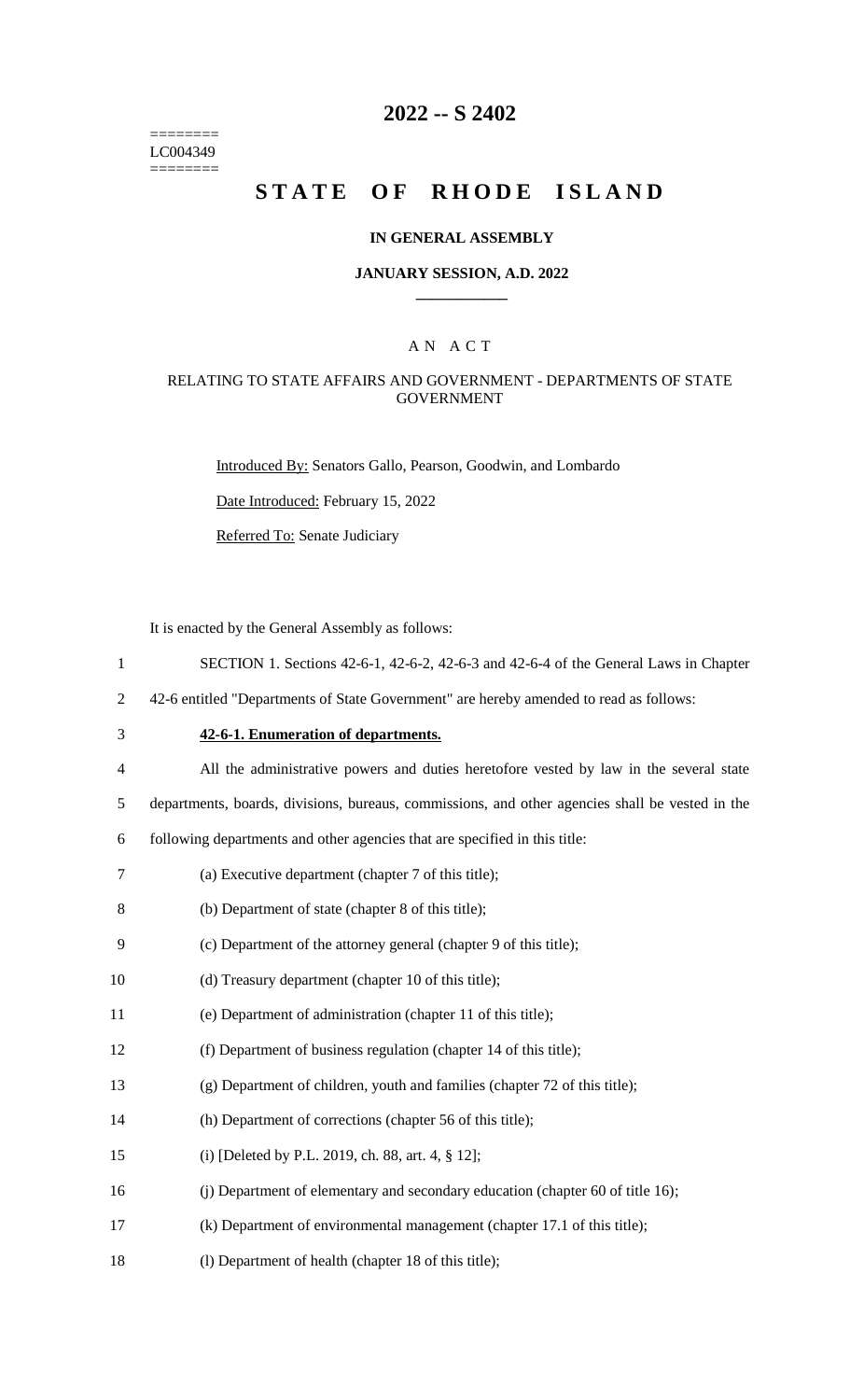| $\mathbf{1}$   | (m) Board of governors for higher education (chapter 59 of title 16);                                  |
|----------------|--------------------------------------------------------------------------------------------------------|
| $\overline{c}$ | (n) Department of labor and training (chapter 16.1 of this title);                                     |
| 3              | (o) Department of behavioral healthcare, developmental disabilities and hospitals (chapter             |
| 4              | 12.1 of this title);                                                                                   |
| 5              | (p) Department of human services (chapter 12 of this title);                                           |
| 6              | (q) Department of transportation (chapter 13 of this title);                                           |
| 7              | (r) Public utilities commission (chapter 14.3 of this title);                                          |
| 8              | (s) Department of revenue (chapter 142 of this title);                                                 |
| 9              | (t) Department of public safety (chapter 7.3 of this title) $\frac{1}{2}$                              |
| 10             | (u) Executive office of commerce (chapter 64.19 of this title); and                                    |
| 11             | (v) Executive office of health and human services (chapter 7.2 of this title).                         |
| 12             | 42-6-2. Heads of departments. Heads of departments, executive offices, and                             |
| 13             | commissioners of education.                                                                            |
| 14             | The governor, secretary of state, attorney general, and general treasurer, hereinafter called          |
| 15             | general officers, shall each be in charge of a department. There shall also be a director of           |
| 16             | administration, a director of revenue, a director of public safety, a director of human services, a    |
| 17             | director of behavioral healthcare, developmental disabilities and hospitals, a director of             |
| 18             | transportation, a director of business regulation, a director of labor and training, a director of     |
| 19             | environmental management, a director for children, youth and families, and a director of               |
| 20             | corrections, a secretary of the executive office of health and human services, a secretary of          |
| 21             | commerce of the executive office of commerce, and the commissioners of elementary and                  |
| 22             | secondary education and postsecondary education. Each director, secretary, and commissioner            |
| 23             | shall hold office at the pleasure of the governor and he or she shall serve until his or her successor |
| 24             | is duly appointed and qualified unless the director, secretary, or commissioner is removed from        |
| 25             | office by special order of the governor.                                                               |
| 26             | 42-6-3. Appointment of directors Appointment of directors, secretaries of executive                    |
| 27             | offices, and commissioners of education.                                                               |
| 28             | (a) At the January session following his or her election to office, the governor shall appoint         |
| 29             | a director of administration, a director of revenue, a director of public safety, a director of human  |
| 30             | services, a director of behavioral healthcare, developmental disabilities and hospitals, a director of |
| 31             | transportation, a director of business regulation, a director of labor and training, a director of     |
| 32             | environmental management, a director for children, youth and families, and a director of               |

33 corrections, a secretary of the executive office of health and human services, a secretary of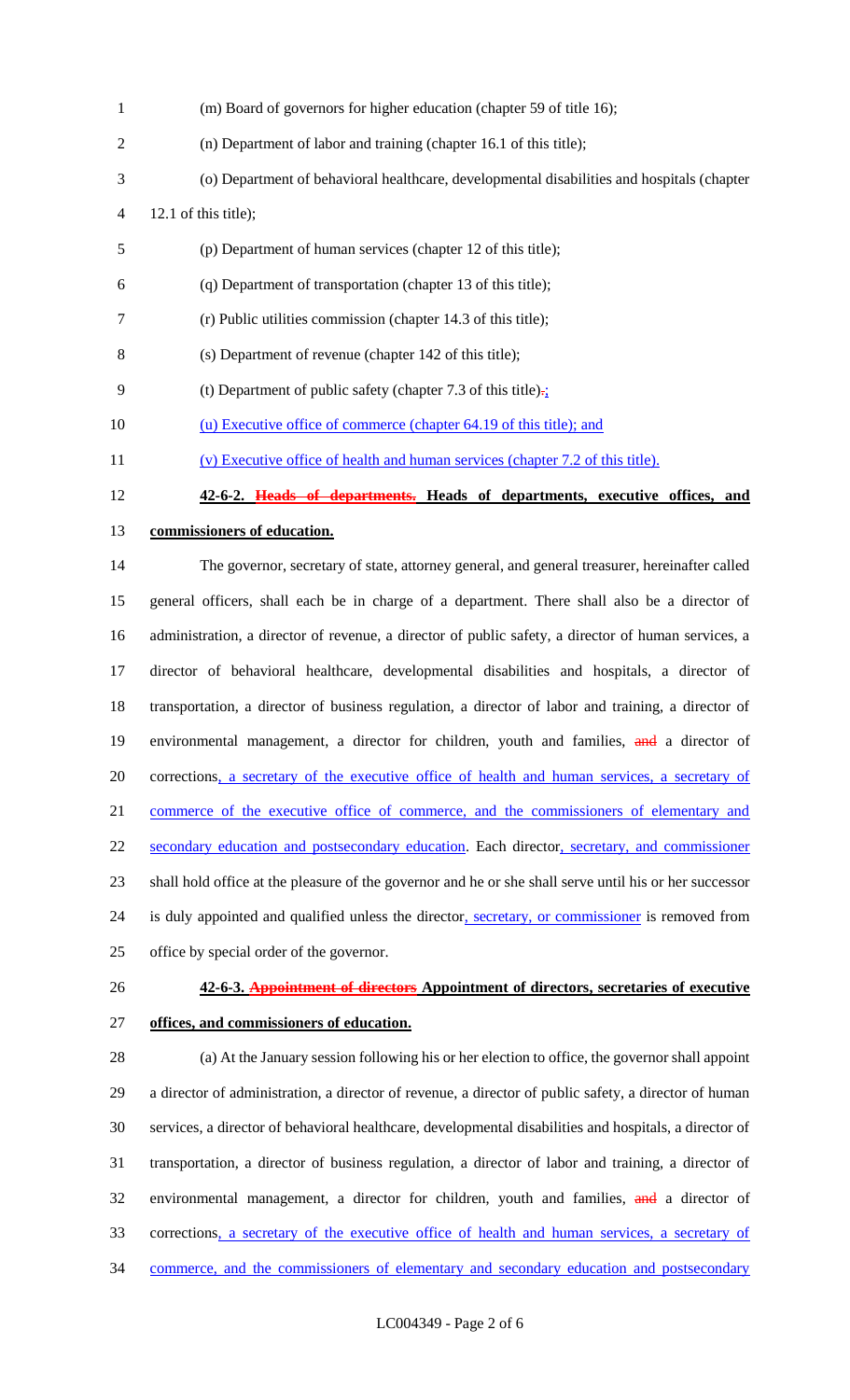1 education. The governor shall, in all cases of appointment of a director, secretary, or commissioner, while the senate is in session, notify the senate of his or her appointment and the senate shall, within sixty (60) legislative days after receipt of the notice, act upon the appointment. If the senate shall, within sixty (60) legislative days, vote to disapprove the appointment, it shall so notify the governor, who shall forthwith appoint and notify the senate of the appointment of a different person 6 as director, secretary, or commissioner and so on in like manner until the senate shall fail to so vote disapproval of the governor's appointment. If the senate shall fail, for sixty (60) legislative days next after notice, to act upon any appointment of which it has been notified by the governor, the person so appointed shall be the director, secretary, or commissioner. The governor may withdraw any appointment of which he or she has given notice to the senate, at any time within sixty (60) legislative days thereafter and before action has been taken thereon by the senate.

 (b) Except as expressly provided in § 42-6-9, and except that the governor may enter into a contract of employment for a director of the department of children, youth and families for a 14 period of time up to three (3) years, no director, secretary, or commissioner of any department or 15 office shall be appointed or employed pursuant to any contract of employment for a period of time greater than the remainder of the governor's current term of office. Any contract entered into in violation of this section after July 1, 1994, is hereby declared null and void.

### **42-6-4. Filling of vacancies.**

 (a) In case of a vacancy in any of the offices listed in § 42-6-3 while the senate is in session, 20 the governor shall appoint a director, secretary, or commissioner to hold the office until his or her 21 successor is appointed and qualified in the same manner as provided in  $\S$  42-6-3; provided, 22 however, that no person so appointed to hold the office until his or her successor is appointed and qualified shall serve in such position for more than ten (10) days unless that person's name shall have been submitted to the senate for its approval.

 (b) In case of a vacancy while the senate is not in session, the governor shall appoint a 26 director, secretary, or commissioner to hold the office until the next session thereof; provided, however, that no person should serve in such position for more than three (3) legislative days after the senate convenes unless that person's name shall have been submitted to the senate for its approval.

 (c) In no case shall the governor appoint or designate any person to serve as "interim" or "acting" director, secretary, or commissioner of any department or office in circumvention of this section.

 SECTION 2. Section 16-97-1.2 of the General Laws in Chapter 16-97 entitled "The Rhode Island Board of Education Act" is hereby amended to read as follows: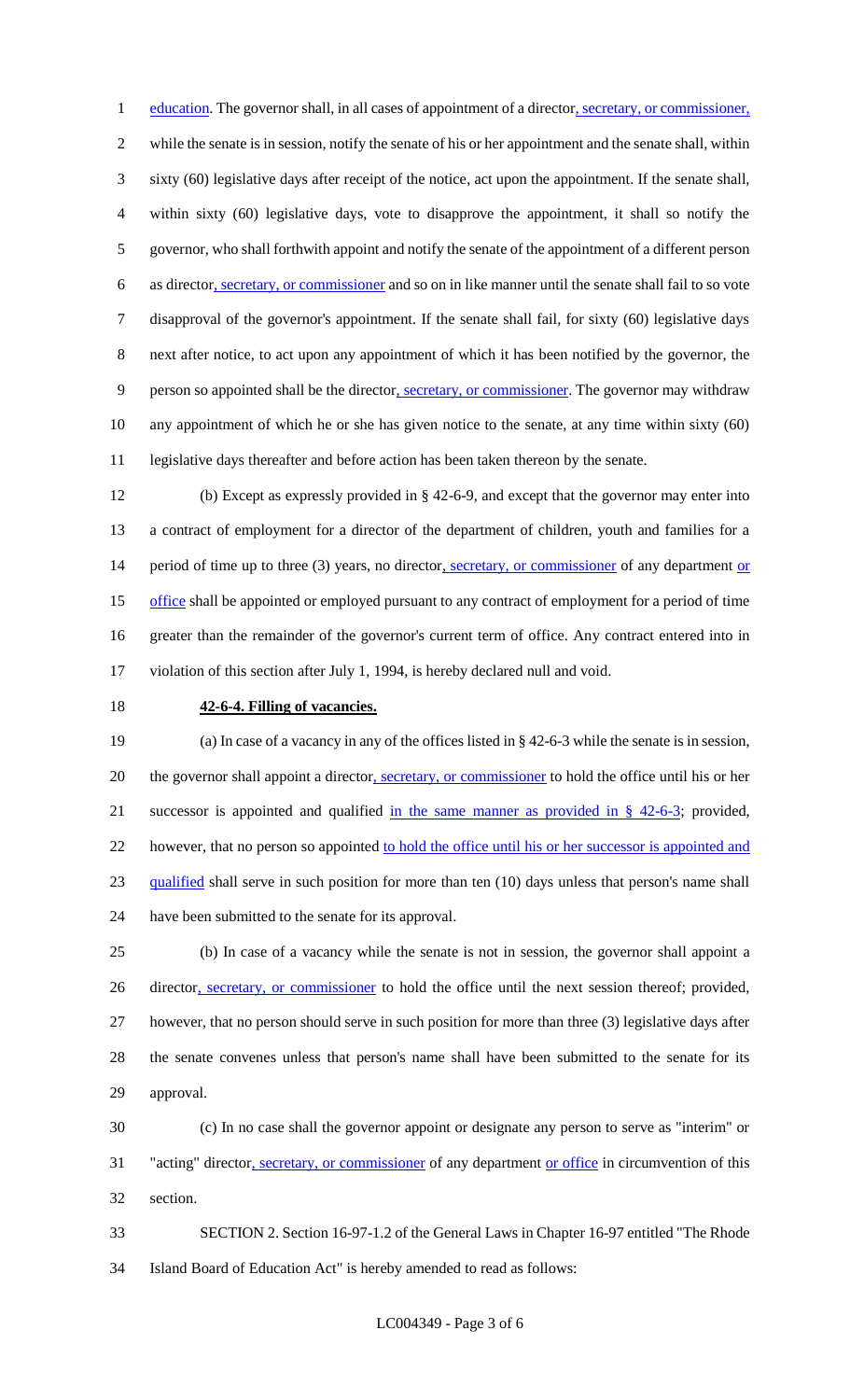### **16-97-1.2. Powers and duties of the board of education.**

The board of education shall have the following powers and duties:

 (a) To develop and adopt a strategic plan defining broad goals and objectives for education in the state. These goals and objectives shall be expressed in terms of the future educational attainment of the population, quality of life and economy of Rhode Island, including but not limited to what children, men and women should know and be able to do as a result of their educational experience and the contributions of education to meeting the workforce and economic development needs of Rhode Island. The board shall approve the strategic plans for elementary and secondary education and postsecondary education in terms of the alignment of these strategic plans with the overall strategic plan of the board of education. The board shall continuously evaluate the efforts 11 of the council on elementary and secondary education and the council on postsecondary education to implement the strategic plans and shall review the results of education in the light of these objectives;

 (b) To prepare and maintain a five (5) year strategic funding plan for all levels of education in Rhode Island. The board shall determine priorities of expenditures for public education purposes of state revenues and other public resources made available for the support of public education and direct the council on elementary and secondary education and the council on postsecondary education to implement those priorities when developing the annual budget for elementary and secondary education and higher education. The councils shall present their annual budgets to the board for its review and approval. Nothing contained in this subdivision shall authorize the board to alter the allocation of grants or aid otherwise provided by law;

 (c) To develop and submit to the general assembly for approval a performance funding formula for public higher education that furthers the purposes of the board and ensures that all students may achieve educational excellence;

 (d) To develop policies that maximize the potential of collaboration from elementary and secondary education through higher education systems and that improve efficiencies at all levels of the education system through improved coordination of activities;

 (e) To embrace the legislative findings regarding virtual education established by § 16- 22.1-2 of the general laws and adopt goals and policies that address these findings and to encourage the council on elementary and secondary education and the council for postsecondary education to develop and or improve virtual learning experiences for Rhode Island students;

 (f) To approve the appointment of a commissioner of elementary and secondary education. (g) To approve the appointment of a commissioner of postsecondary education.

(h) To conduct a training course for newly appointed and qualified board members within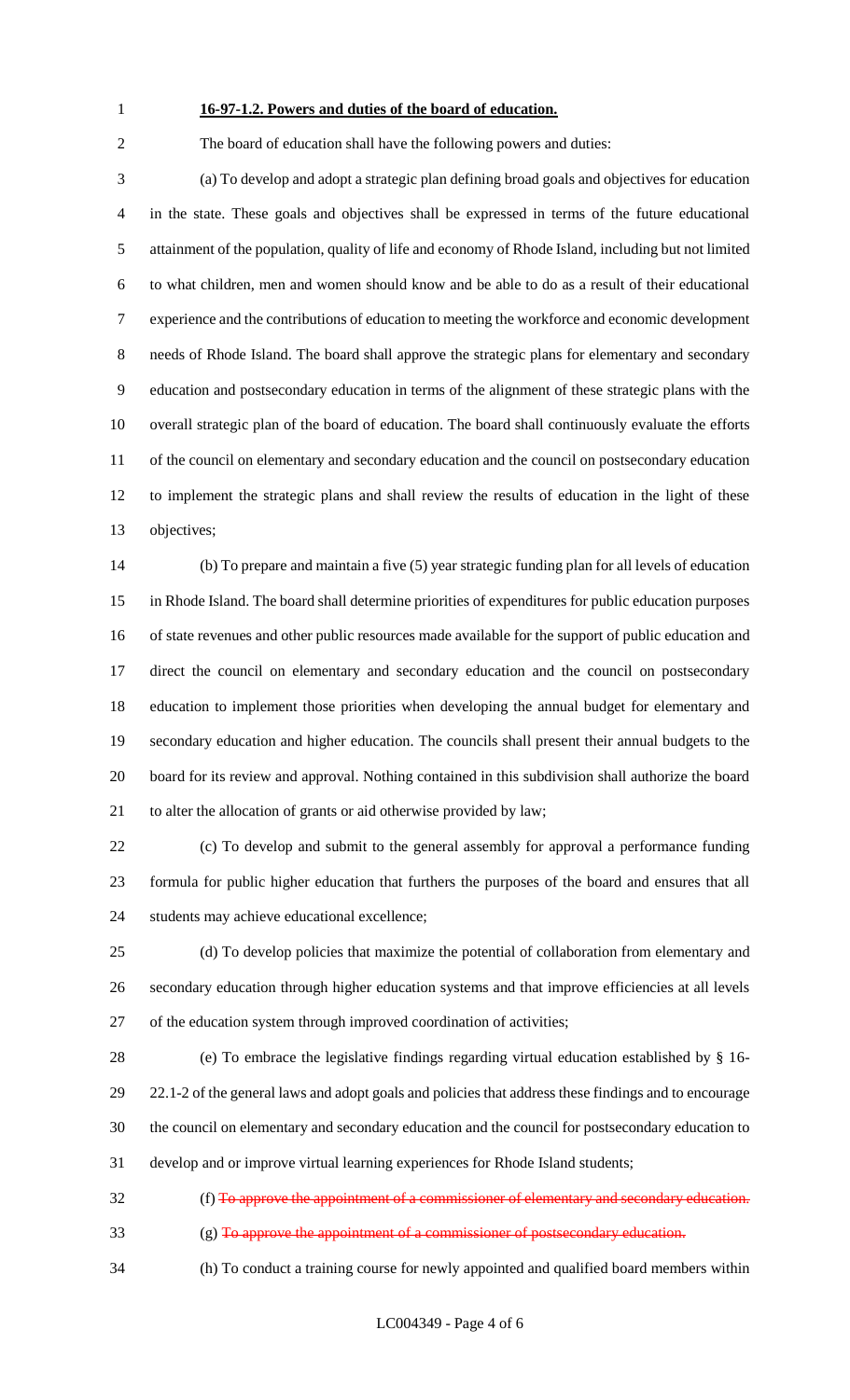- 1 six (6) months of their qualification. The course shall be developed by the chairperson of the board, 2 approved by the board, and conducted by the chairperson of the board. The board may approve the 3 use of any board or staff members or other individuals to assist with training. The training course 4 shall include instruction in the following areas: the provisions of chapters 42-46, 36-14, and 38-2; 5 and the board's own rules.
- 6 SECTION 3. This act shall take effect on January 1, 2024.

#### ======== LC004349

========